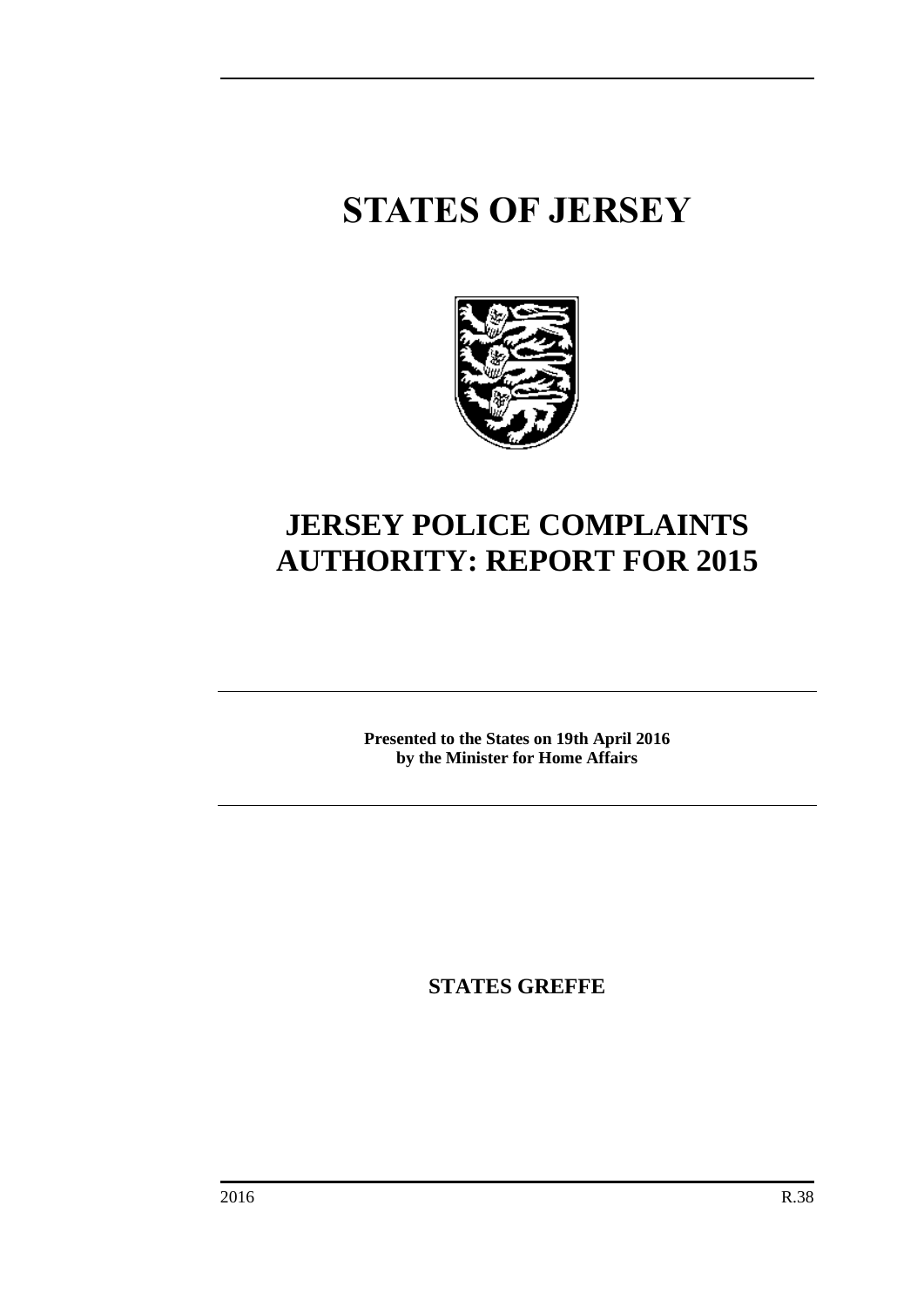#### **REPORT**

#### **Introduction**

The Jersey Police Complaints Authority ("the Authority") is an independent organisation which was established in 1999 pursuant to the [Police \(Complaints and](http://www.jerseylaw.je/Law/display.aspx?url=lawsinforce%2fconsolidated%2f23%2f23.325_Police(ComplaintsandDiscipline)Law1999_RevisedEdition_1January2015.htm)  [Discipline\) \(Jersey\) Law 1999](http://www.jerseylaw.je/Law/display.aspx?url=lawsinforce%2fconsolidated%2f23%2f23.325_Police(ComplaintsandDiscipline)Law1999_RevisedEdition_1January2015.htm) ("the Law"). The role of the Authority is to oversee, monitor and supervise the investigation by the Professional Standards Department of the States of Jersey Police, of complaints made against States of Jersey Police and Honorary Police Officers. The Authority does not carry out the investigations and its members are not trained investigators. The Authority is only able to supervise the investigation of those complaints which, by virtue of the Law, are required to be referred to it for supervision. The role of the Authority is to ensure that the investigations it supervises are carried out by the investigating officers in a thorough and impartial manner.

The Authority is only able to supervise the investigation of those complaints which are required to be referred to it under the Law. The Law does not provide for the oversight of complaints made against the Chief Officer or the Deputy Chief Officer, and the Authority therefore has no role to play in such matters. However, the Draft States of Jersey Police Force (Chief Officer and Deputy Chief Officer) (Jersey) Regulations 201 are currently being drafted and, once in force, the Authority will have a role to play in the investigation of complaints against these two senior officers. In addition, the Authority does not have a role in supervising those complaints which are dealt with by way of informal resolution between the complainant and the States of Jersey Police. The Authority supervises 3 categories of investigation: those arising from complaints made by members of the Public which have not been dealt with by informal resolution; those arising from issues referred to the Authority on a voluntary basis by the States of Jersey Police; and those specifically referred to in the Law, such as investigations into the death of individuals following contact with the States of Jersey Police. Generally speaking, the Authority is not involved in the investigation of complaints which are of an operational nature, unless the matter is specifically referred, on a voluntary basis, to the Authority by the States of Jersey Police.

The members of the Authority are appointed by the States for a period of 3 years (subject to re-appointment for up to a maximum of 3 terms), and their services are provided on a voluntary basis. The members who served during the year are detailed below.

| Mrs. Debbie Prosser | Chairman                  | Appointed November 2007 |
|---------------------|---------------------------|-------------------------|
| Mr. Howard Cooper   | Deputy Chairman           | Appointed February 2013 |
| Mrs. Dee Taylor-Cox | <b>Supervising Member</b> | Appointed February 2013 |
| Mr. Graeme Marett   | <b>Supervising Member</b> | Appointed February 2013 |
| Mr. Duncan Baxter   | <b>Supervising Member</b> | Appointed March 2015    |
| Ms. Debbie Sebire   | <b>Supervising Member</b> | Appointed March 2015    |
| Mrs. Gail McCourt   | <b>Supervising Member</b> | Appointed March 2015    |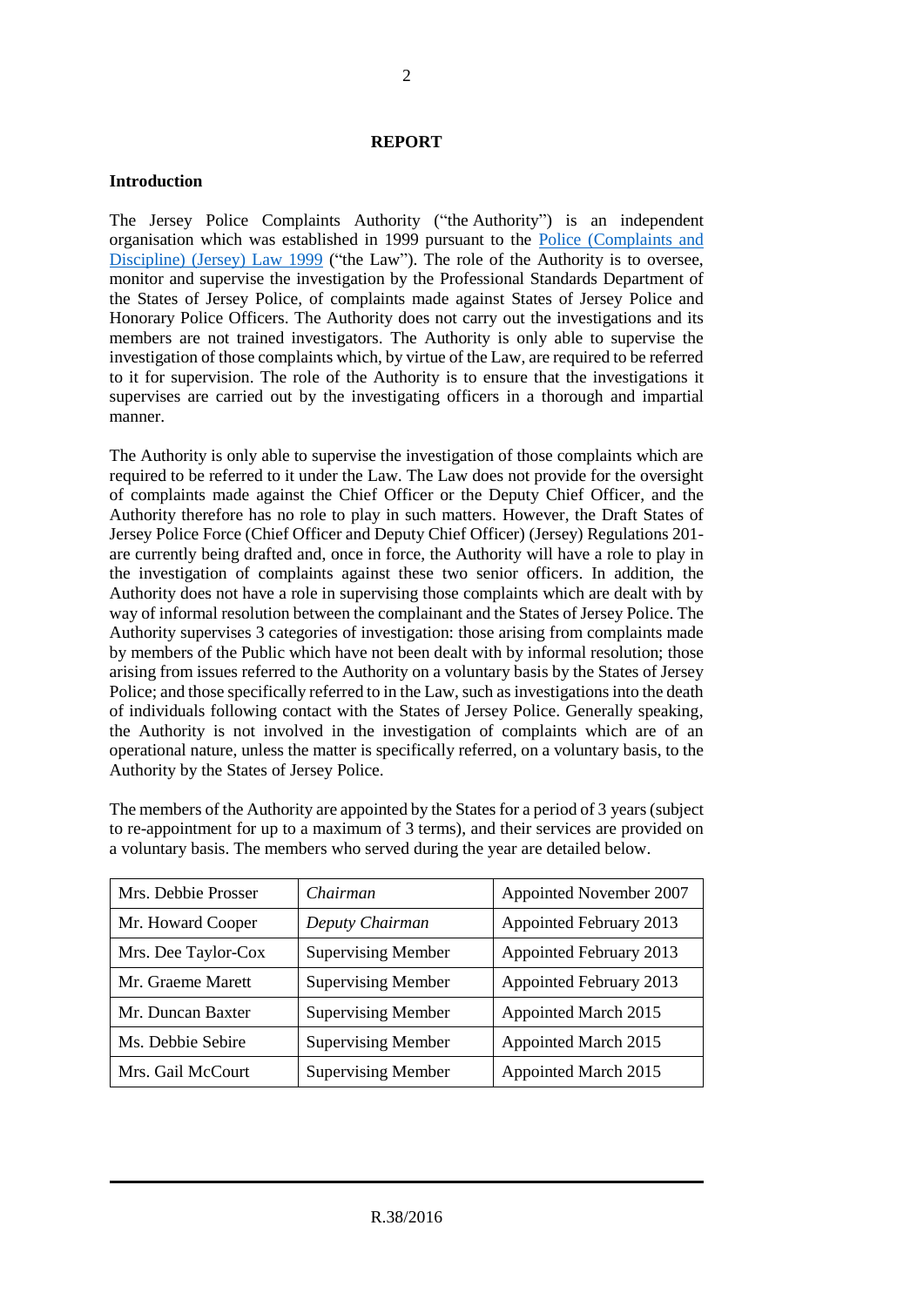The Authority undertook a recruitment campaign during November and December 2014 and 4 individuals were each offered a position as a Supervising Member of the Authority; their appointments were approved by the States on 6th March 2015. These were Duncan Baxter, Debbie Sebire, Gail McCourt and Allana Binnie. On 20th March 2015, Allana Binnie tendered her resignation from the Authority as a result of a previously unforeseen conflict. The Authority did not see the need to recruit a replacement, although this matter will be given further consideration during 2016 as part of the succession planning strategy for the Authority.

Mrs. Prosser's tenure as Chairman of the Authority expired at the end of 2015. During the year the matter of her re-appointment was considered, and her re-appointment was debated by the States Assembly on 2nd February 2016. Pending her re-appointment, the Deputy Chairman, Mr. Howard Cooper, was Acting Chairman. Mrs. Prosser will resign as Chairman of the Authority at the end of 2016, following the completion of her 9th year as a member of the Authority. During the course of the year, her successor will be identified and appointed by the year end.

The Authority reports to the Minister for Home Affairs, and during the year the Chairman liaised with the Minister on a number of issues, but particularly legislative changes. The Minister attended a meeting with all members of the Authority.

The Authority continually reviews its processes and updates its members' Operational Manual accordingly.

#### **Overview**

In total, 21 new complaints were referred to the Authority for supervision in 2015 (35 in 2014), comprising 19 public complaints (30 in 2014) and 2 voluntary referrals (5 in 2014). A total of 14 cases were brought forward from 2014, bringing the total number of cases under supervision during the year to 35, compared with 49 in 2014.

Voluntary referral cases, not necessarily complaints, are made by the States of Jersey Police when there has been a death of a member of the Public who had contact with Police Officers shortly before their death, or any other internal matter which is the subject of investigation by the Professional Standards Department.

| <b>Nature of Complaints</b>           | 2005           | 2006     | 2007     | 2008     | 2009     | <b>2010</b> | 2011     | 2012     | 2013          | 2014 | 2015     |
|---------------------------------------|----------------|----------|----------|----------|----------|-------------|----------|----------|---------------|------|----------|
| <b>Excessive use of force</b>         | 6              | 14       | 8        | 6        | 5        | 6           | 14       | 10       | 9             | 13   | 9        |
| Harassment/<br>threatening behaviour/ |                |          |          |          |          |             |          |          |               |      |          |
| abuse of authority                    | 11             | 6        | 9        | 10       | 13       | 2           | 8        | 6        | 6             | 12   | 6        |
| <b>Death referral</b>                 | $\Omega$       | $\Omega$ | $\Omega$ | $\Omega$ |          |             | $\Omega$ | 2        | 2             | 2    | $\Omega$ |
| <b>Property damage</b>                | $\overline{2}$ | 0        | $\Omega$ | $\Omega$ | $\Omega$ |             | $\Omega$ | $\Omega$ | 0             | 2    | $\theta$ |
| Use of CS spray                       |                | 0        | 4        |          | $\Omega$ | $\Omega$    | $\Omega$ |          |               | 0    | $\theta$ |
| <b>Other</b>                          | 10             | 10       | 15       | 10       | 7        | 6           | 13       | ⇁        | $\mathcal{L}$ | 5    | 5        |
| <b>Data Protection breach</b>         | $\Omega$       | $\Omega$ | $\Omega$ | $\Omega$ | $\Omega$ | $\Omega$    | $\Omega$ | 3        |               |      |          |
| <b>TOTAL</b>                          | 30             | 30       | 36       | 27       | 26       | 16          | 35       | 29       | 26            | 35   | 21       |

#### **Analysis of complaints**

**Table 1 – Nature of complaints supervised**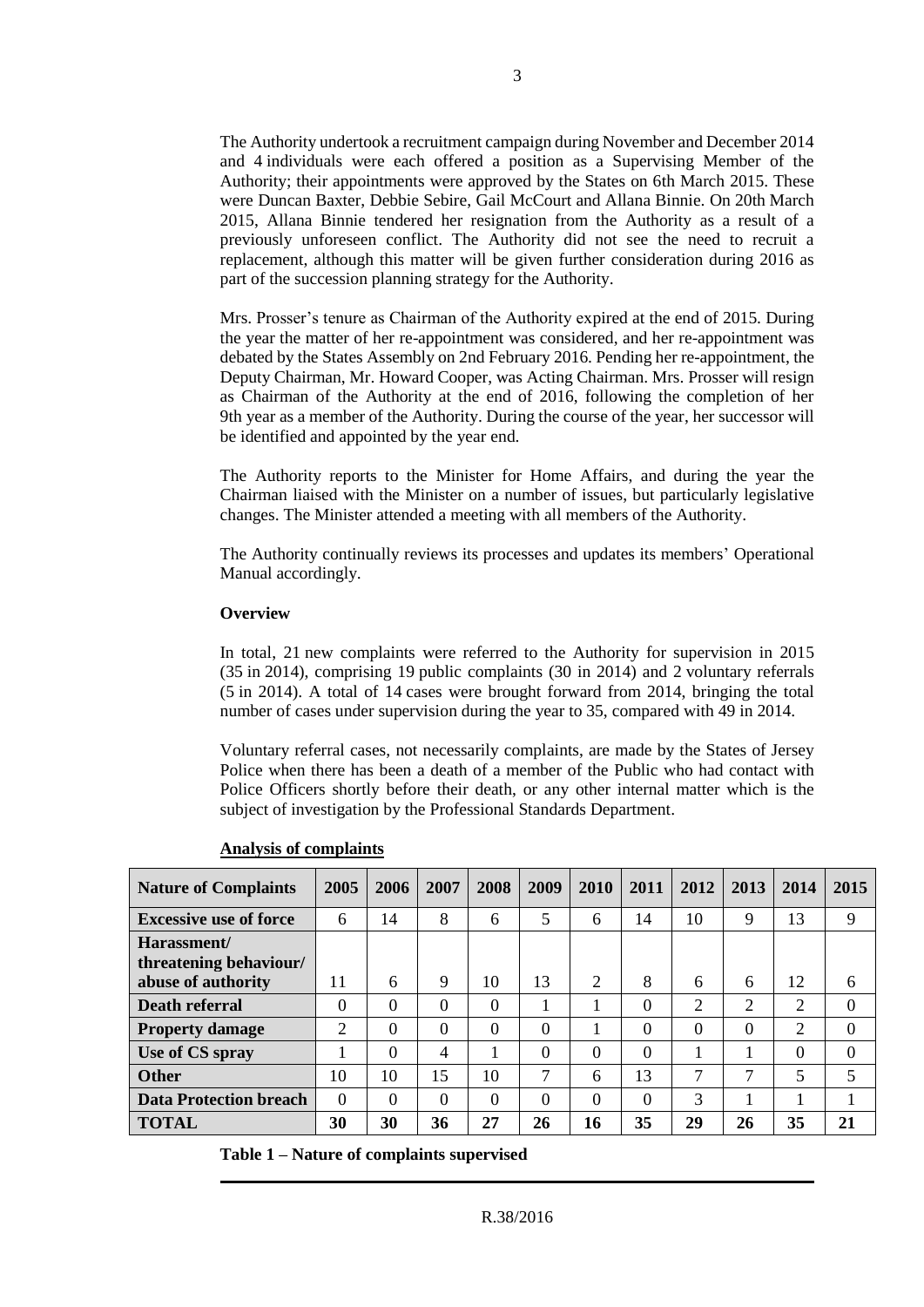The 9 'use of force' complaints mainly concern force allegedly used when arresting and/or handcuffing a non-compliant individual. Five of the 9 complaints were carried forward to 2016 for completion. The remaining 4 were withdrawn by the complainants.

At the end of the year, 2 of the 6 complaints alleging abuse of authority had been deemed to be partly substantiated. Two cases were carried forward to 2016, and the remaining 2 were withdrawn or recorded as unsubstantiated.

During the year, the Authority supervised 2 investigations concerning the conduct of Officers whilst their body-worn camera was in operation. By the end of the year, the Attorney General had concluded that criminal proceedings would not be initiated in either case; the cases are carried forward for finalisation in 2016.

The number of investigations relating to the [Data Protection \(Jersey\) Law 2005](http://www.jerseylaw.je/Law/display.aspx?url=lawsinforce%2fconsolidated%2f15%2f15.240_DataProtectionLaw2005_RevisedEdition_1January2015.htm) has remained constant, with one case in 2015 which has been carried forward to 2016 for finalisation. The one complaint held over from 2014 was withdrawn by the complainant.

The 5 cases which fall into the category labelled "Other" in Table 1 relate to allegations concerning the following – unlawful search  $(1)$ , theft  $(1)$ , mishandling a case  $(1)$ , sexual discrimination (1), and integrity (1).

Eighteen complaints referred to the Authority in 2015 related to the conduct of States of Jersey Police Officers. There were 3 new cases in 2015 concerning the conduct of Honorary Police Officers.

In 2015 the Authority liaised with the Citizen's Advice Bureau to ascertain the number of enquiries made to the Bureau about complaints against the Police, to ensure that wherever possible, members of the Public are given adequate opportunity to process such complaints. The Bureau advised the Authority that during the year it had received 67 enquiries about Police-related matters, of which 14 were specifically related to complaints against the Police and the complaints process. The Authority was pleased to note that this number of enquiries is consistent with the level of enquiries referred to the Authority, although there is no way of knowing how many of the matters raised with the Bureau were formally referred to the Authority.

| <b>Outcome</b>                         | 2005     | 2006           | 2007     | 2008     | 2009     | 2010           | 2011     | 2012 | 2013     | 2014 | 2015           |
|----------------------------------------|----------|----------------|----------|----------|----------|----------------|----------|------|----------|------|----------------|
| Withdrawn or<br>incapable of           |          |                |          |          |          |                |          |      |          |      |                |
| investigation                          | 15       | 15             | 15       | 9        | 13       | 7              | 11       | 9    | 11       | 7    | 6              |
| <b>Vexatious</b>                       | 2        | $\overline{0}$ | 3        | 0        | $\Omega$ | $\theta$       |          | 0    | $\theta$ |      | $\mathbf{0}$   |
| <b>Unsubstantiated</b>                 | 7        | 14             | 16       | 13       | 8        | 7              | 13       | 11   | 9        | 19   | $\overline{4}$ |
| Substantiated/<br>partly substantiated | 6        | 1              | 2        | 5        | 5        | $\overline{2}$ | 10       | 8    | 6        | 7    | $\overline{2}$ |
| <b>Outstanding at</b><br>year end      | $\Omega$ | $\Omega$       | $\Omega$ | $\Omega$ | $\Omega$ | $\Omega$       | $\Omega$ |      | $\theta$ |      | 9              |
| <b>TOTAL</b>                           | 30       | 30             | 36       | 27       | 26       | 16             | 35       | 29   | 26       | 35   | 21             |

# **Outcome of cases supervised**

**Table 2 – Outcome of cases supervised, by year initiated**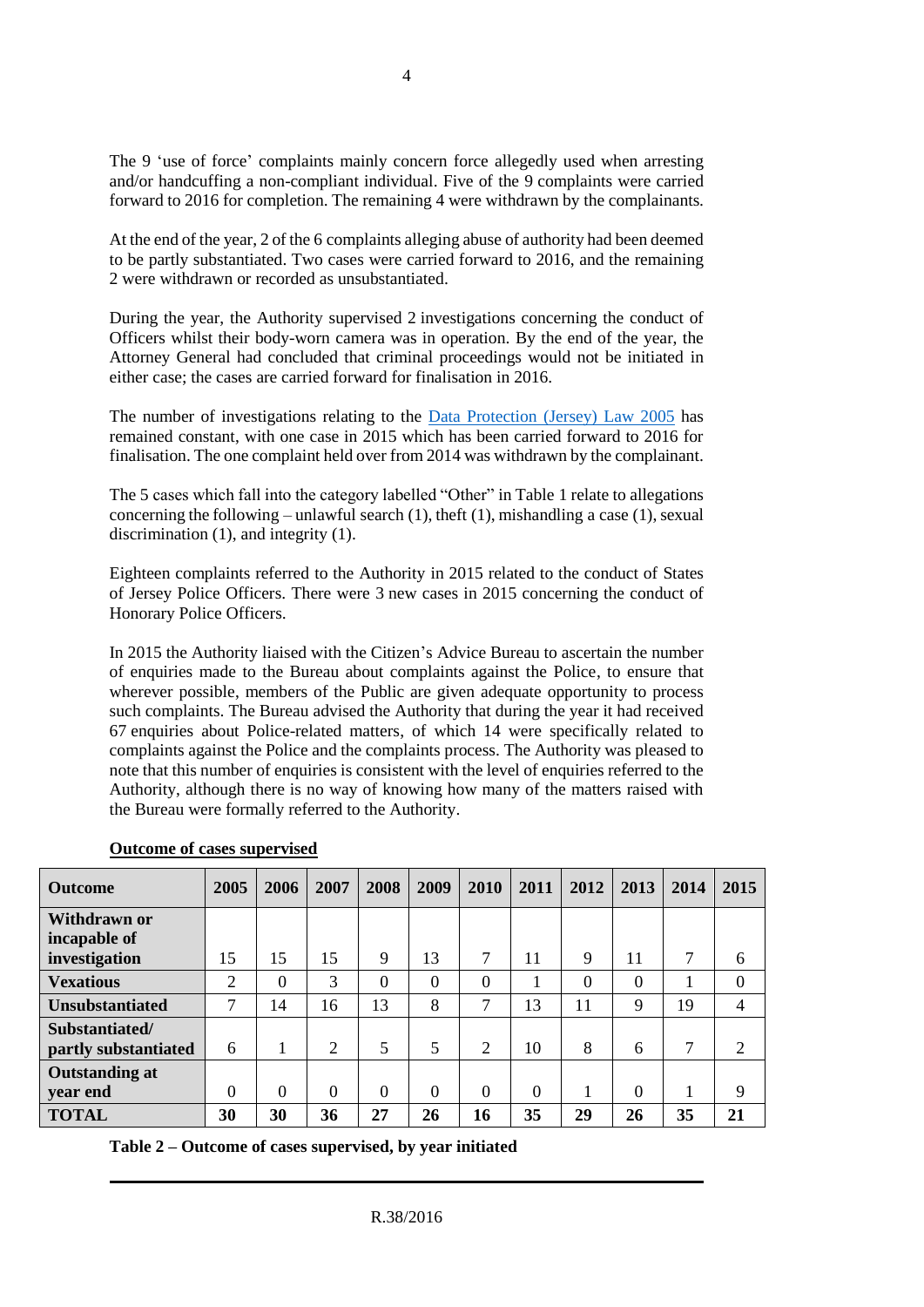At the end of 2015, 9 cases which had been initiated during the year were still being investigated, together with one case outstanding from 2014 and one from 2012. The cases from 2012 and 2014 are currently awaiting input from the Law Officers' Department.

9% of the total cases investigated and concluded in 2015 were found to be partly substantiated, compared with 14% in 2014 and 23% in 2013.

Members of the Authority have cause, on occasions, to challenge the findings of the Investigating Officer or to question certain recommendations. Whenever such a challenge is made, the matter is usually concluded to the satisfaction of the Authority. Members of the Authority also, on occasions, make observations on operational issues which may be called into question by an investigation. During 2015, the Authority's supervising members questioned or asked for further information on the investigations on 8 occasions. Their questions related to – the content of investigation (3), the outcome of the investigation (3), non-disclosure (1), and closure of an investigation (1).

#### **Informal resolution**

A review of the Complaints Register maintained by the States of Jersey Police revealed that in 2015 there was a total of 30 complaints received from members of the Public (52 in 2014), of which only 16 were required to be referred to the Authority (30 in 2014). Under the provisions of the Law, upon receipt of a complaint, consideration will be given to whether the complaint is suitable for informal resolution. In 2015, 14 complaints (46.6%) were dealt with by way of informal resolution (22 in 2014 (42.30%)) and were not therefore referred to the Authority.

#### **Time taken to complete investigations**

Previous reports have referred to the length of time taken to complete an investigation. Occasionally delays in the investigation are unavoidable when the matter is *sub judice* due to an ongoing criminal investigation, or where delays are encountered in engaging with the complainant.

During the course of 2015, bi-monthly meetings between the Authority, the Professional Standards Department and a member of the Law Officers' Department continued, and provided a useful forum for monitoring progress in cases which had been outstanding for longer than the desired timescale. The average length of time taken by the Law Officers' Department to deal with cases with a criminal element was 104 days in 2015 (compared to 69.5 days in 2014 and 179.5 days in 2013). At the end of 2015 there were 3 public complaint cases with the Law Officers' Department, with timescales ranging from 54 to 371 days (excluding the case held over from 2012).

The Authority remains concerned by the length of time taken by the Law Officers' Department to conclude its review of the investigation reports.

#### **General supervision and oversight**

The Members, between them, visited all Parish Halls and the States of Jersey Police Headquarters to view the registers of complaints made, both against Honorary Police Officers and States of Jersey Police Officers; maintenance of these registers is required pursuant to the Law. This is a useful monitoring exercise to ensure that all complaints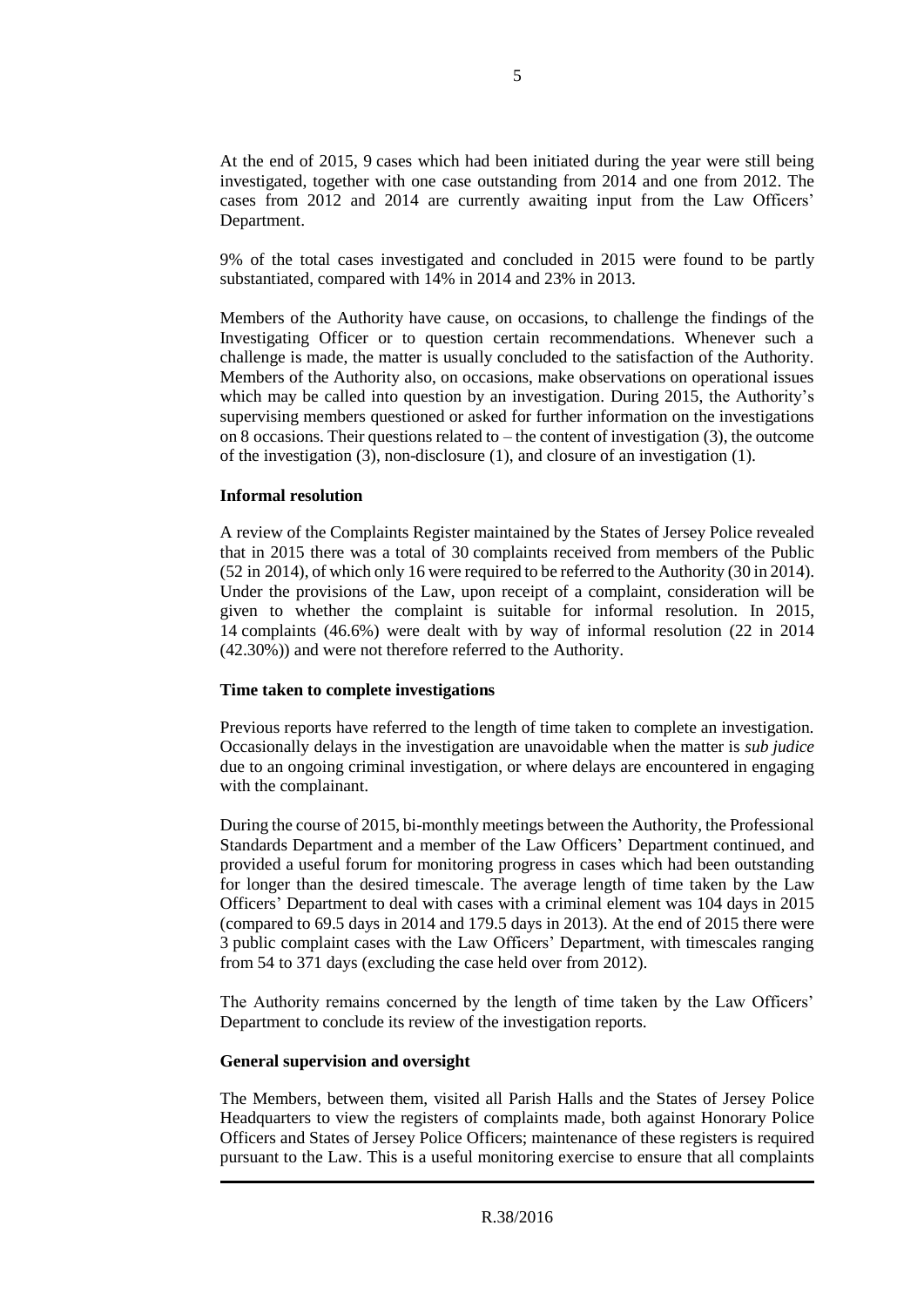which are made by members of the Public, whether to a particular Parish or to the States of Jersey Police, are, where appropriate, referred to the Authority for supervision. The visits to each Parish are conducted on an annual basis in December, and details of informally resolved complaints are referred to the Attorney General. The Chairman and the Administrator viewed the States of Jersey Police's complaints register twice during the year. No discrepancies were found in 2015 between the various complaints registers and the Authority's records.

The Authority monitors monthly reports of Taser and Firearms deployment by Officers of the States of Jersey Police.

Members of the Authority have taken an active interest in monitoring the use of bodyworn cameras, and it is notable that the cameras now play an important role in the investigation of complaints, potentially leading to a greater number of complaints than hitherto being informally resolved or withdrawn.

#### **The Law**

During the year, the Chairman continued the review of the Law with the Deputy Chief Officer, but regrettably the revisions have yet to be implemented. The matter was delayed whilst the possibility of establishing a more independent body was considered. This is not an easy issue due to cost restraints, but nevertheless it was felt important to consider all options before effecting changes to the legislation. The Authority continues to receive adverse comment that it is not a truly independent body and that it is inappropriate for the complainant to be required to report the complaint to the States of Jersey Police. There is evidence to suggest that the Public perceive this as a significant barrier in the complaints process, which could impact on the public confidence in the role of the Authority.

# **Accounts**

The budget allocated to the Authority in 2015 was £36,630 (£33,190 in 2014). The actual costs incurred in 2015 amounted to £31,283 (£21,484 in 2014). The Authority's annual expenses increased as a result of the need to obtain legal advice and the payment of increased rental and rates and other inflation-linked expenses.

The Authority continues to operate from accommodation in St. Andrew's Place and employs one part-time administrator. The Authority's office is open on Tuesday, Wednesday and Thursday mornings between the hours of 09:30 and 12:30.

The Members of the Authority are unpaid, but are entitled to reclaim their reasonable expenses. No expenses were claimed during 2015.

All investigation costs are borne by the States of Jersey Police, including the costs incurred in appointing external police forces where they are utilised. During the year, one investigation was conducted by an external police force and was carried forward to 2016. The need for the involvement of an external police force arises because of potential conflicts, or complex cases involving senior officers, or because a case is so serious that it warrants the appointment of an external force. The Authority is unaware of the costs involved in appointing these external forces, which are funded by the States of Jersey Police. However, the Authority is involved in the appointment of the external force, and agrees the terms of reference for the appointment.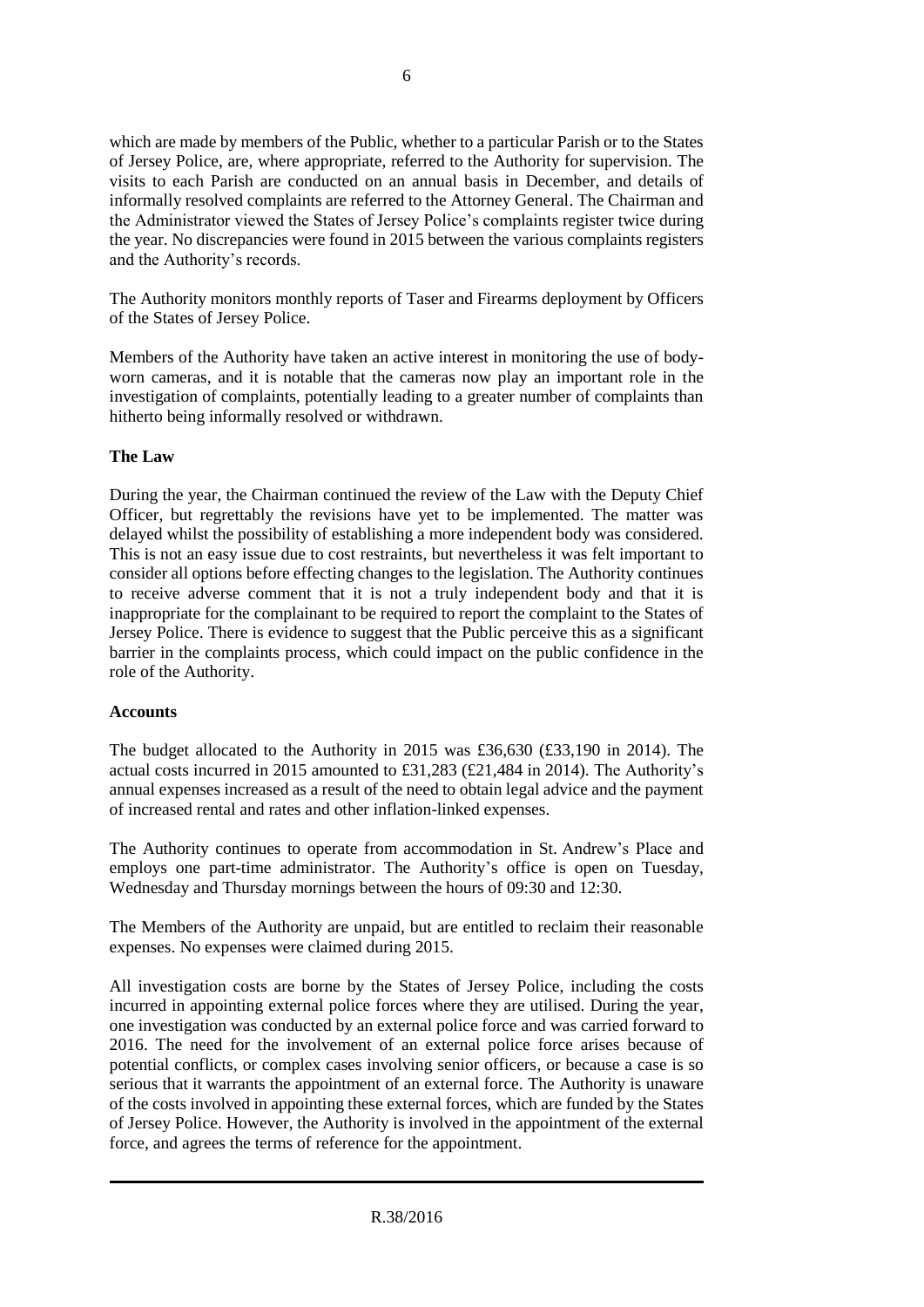Due to the complexity of some of the cases under review, the Authority reached agreement with the Minister in 2013 that, where deemed necessary and appropriate, additional resources would be made available to the Authority to enable it to employ the services of an independent experienced investigator to assist with the supervision of the more complex investigations. To date, the Authority has not availed itself of this additional resource.

#### **New initiatives during the year**

A number of training initiatives were implemented in 2015. The 3 new supervising members received a tour of Police Headquarters and joined the shifts on patrol on a Friday evening to witness first-hand events on a night shift. They also visited the custody suite and the control room.

Four members attended a MAPPA safeguarding seminar in April 2015. The Deputy Chairman took part as an observer at an Active Shooter Exercise, and also attended a one-day conference entitled 'Effectively Handing Police Complaints'.

National decision-making training and updated Taser training for members will be taking place in January 2016.

The Chairman and Deputy Chairman gave presentations on the Authority and its role to all uniformed shift officers as part of their professional development training.

The Chairman and Deputy Chairman met members of the Prison Board of Visitors on one occasion during the year to explain the role of the Authority.

# **Summary**

Although 2015 was another busy and demanding year for the Authority, with several very complex and time-consuming cases, there was a decrease in the number of investigations supervised by the Authority during the year over the 4 preceding years. The decrease in the number of cases referred to the Authority could be due to 2 factors: firstly, the impact of the body-worn camera on the investigative process; and secondly, a concerted effort to make greater use, where appropriate, of the informal resolution process. However, one has to be alert to the possibility that members of the Public may not be inclined to make complaints, either because they do not wish to attend the States of Jersey Police Headquarters to make the complaint, or because they are concerned that the investigation into the complaint is not conducted independently. Whilst the Chairman and Deputy Chairman maintain a good working relationship with the Professional Standards Department, with monthly meetings to monitor progress of investigations and other relevant issues, the relationship is one of mutual respect; regular challenge of processes and decisions is made in a healthy and constructive manner. In an ideal world without budgetary constraints it would be preferable for members of the Public to be able to submit complaints formally to the Authority without the need to make direct contact with the States of Jersey Police, and furthermore if independent investigators could be appointed to investigate the complaints, there can be no doubt that public confidence in the process would be restored. However, this is a small jurisdiction with limited resources, a small Police Force, and a relatively low number of complaints, and the cost of an investigative independent Authority arguably cannot be justified.